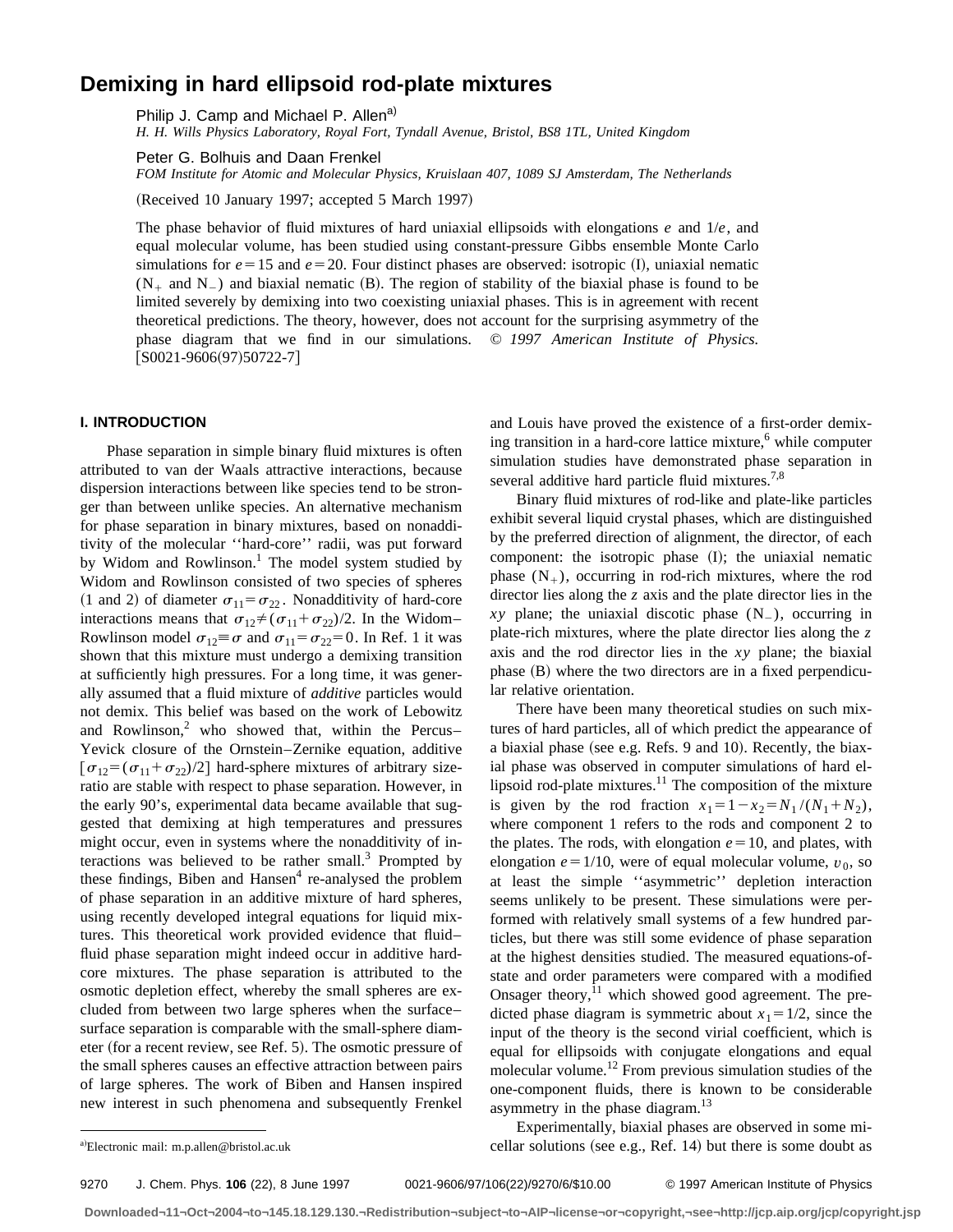to whether distinct rod-like and plate-like micelles, or biaxial micelles are formed. Theoretical and simulation studies of rod-plate fluid mixtures<sup>10,11,15</sup> and biaxial particle fluids<sup>16,17</sup> have shown the phase diagrams to be isomorphic with one another. In the composition-pressure and biaxiality-pressure phase diagrams of rod-plate fluid mixtures and biaxial particle fluids, respectively, two first-order isotropic-nematic lines meet two second-order nematic-biaxial lines at a bicritical point.

In rod-plate mixtures it has been suggested that the region of stability of the biaxial phase is bounded due to phase separation into coexisting  $N_{+}$  and  $N_{-}$  phases.<sup>18</sup> The rodplate mixture is nonadditive, and so phase separation is driven by steric forces. In the context of Onsager theory, van Roij and Mulder<sup>19</sup> determined the region of stability of the biaxial phase in mixtures of hard rectangular blocks with discretised orientations, conjugate elongations *e* and 1/*e*, and equal molecular volume, allowing for the possibility of demixing into two uniaxial phases. They found that for  $e = 5$ the biaxial phase was absent, whereas for  $e=15$  there was a small window in the phase diagram where the biaxial phase was stable. The line above which the biaxial phase demixed was found in this study to be parallel with the abscissa of the phase diagram in the  $x_1$ - $\rho$  plane, where  $\rho = (N_1 + N_2)/V$ , the number density. This is purely a result of the truncation of the virial expansion at the second virial coefficient, which in this study was equal for particles with elongations *e* and 1/*e*, and equal molecular volume. This symmetry is apparent in the phase diagram, since it is symmetric in the  $x_1$ - $\rho$  plane about the equimolar mixture. It is anticipated that a theory which captures accurately the effect of higher-order interactions would yield an asymmetric phase diagram.

Computer simulations do not rely on any such approximations, and in principle yield essentially exact results. To our knowledge there are no computer simulation data available which address the problem of phase separation in rodplate mixtures. In the present work, we report the results of constant-pressure Gibbs ensemble Monte Carlo  $(NPT$ -GEMC) simulations<sup>20</sup> of hard ellipsoid rod-plate mixtures. For the method to be successful the density must be low enough to ensure sufficient particle transfers between the two simulation cells. As the eccentricity of the particles is increased, the liquid crystal phase transitions occur at lower densities. Realistic molecular elongations fall typically in the range  $e = 5$  to  $e = 10$ , but to make the *NPT*-GEMC method tractable we have studied two systems with eccentricities  $e=15$  and  $e=20$ . To aid the interpretation of the simulation results, we calculate the phase diagram using Onsager theory, with Parsons–Lee free energy scaling.

This paper is organised as follows. In Section II we describe the simulations and the calculation of the order parameters used in identifying the phases. The Onsager theory, with the Parsons–Lee free energy scaling, is described briefly in Section III. The results are presented in Section IV and Section V concludes the paper.

#### **II. SIMULATIONS**

In this study the prolate ellipsoids are labelled component 1, and the oblate ellipsoids component 2. The overall fluid composition is labelled by the rod fraction,  $x_1 = N_1 / N$ . The principal and perpendicular ellipsoid semiaxes of component  $i$ ,  $a_i$  and  $b_i$ , were chosen such that  $8a_i b_i^2 = 1$  and the molecular volume  $v_0 = \pi/6$ . The pressure is reported as  $\beta P$ , where  $\beta = 1/k_B T$ . The packing fraction  $\eta = \rho v_0$ , where  $\rho$  is the number density, *N/V*.

Constant-pressure Gibbs ensemble simulations $^{20}$  were performed on systems of  $N=2000$  ellipsoids with  $x_1=0.4$  in each box initially: preliminary simulations with  $x_1=0.5$ failed due to one of the simulation cells emptying. The simulations with  $e=15$  were carried out using cubic periodic boundary conditions while those at  $e=20$  employed truncated octahedral periodic boundary conditions. In each case the Perram–Wertheim overlap criterion was used.<sup>21,22</sup> One MC sweep consisted of the following: an attempted translation and rotation of each particle; one attempted volume move in each box; 1000 trial particle transfers, where the particle to be transferred was chosen at random, irrespective of its identity. Any move which resulted in an overlap was rejected and the displacement parameters were adjusted to give a 40–50% acceptance ratio. The acceptance ratio of the particle transfers was  $\mathcal{O}(10^{-5})$  at the highest pressures and densities, which was sufficient given the timescale of fluctuations in the orientational order parameters; long simulations were required for the orientational degrees of freedom to equilibrate. Initial configurations were generated in the isotropic phase and then equilibrated at a series of increasing pressures. For  $e=15$  an expansion sequence was also performed, which provided a check for hysteresis. Run lengths were typically  $\mathcal{O}(10^6)$  MC sweeps per pressure.

*NPT*-GEMC simulations provide data on the demixed region of the phase diagram, but to examine the transition between isotropic and biaxial phases, or nematic and biaxial phases, single-box constant-pressure simulations were run at constant composition over a range of pressures. Simulations were performed for  $e=15$  with  $x_1=0.52,0.55,0.60,0.63$  and for  $e=20$  at  $x_1=0.5,0.525$ . Run lengths were typically  $\mathcal{O}(10^6)$  MC sweeps.

#### **A. Order parameters**

The orientational order parameters for this system were calculated within the eigenvector frame of the instantaneous second rank *rod* order tensor,<sup>23,24</sup>

$$
\mathbf{Q} = \frac{1}{2N_1i} \sum_{i=1}^{N_1} (3\mathbf{\Omega}_i \mathbf{\Omega}_i - \mathbf{I}),
$$
 (1)

where  $\Omega$  is the unit orientation vector and **I** is the secondrank unit tensor. Order parameters for component *i* used in identifying isotropic, nematic and biaxial phases are thus defined as follows:<sup>10,11</sup>

$$
S_i = \langle P_2(\cos \theta) \rangle_i = \frac{1}{2} \langle 3a_z^2 - 1 \rangle_i, \tag{2}
$$

$$
\Delta_i = \frac{1}{3} \langle P_2^2(\cos \theta) \cos 2\phi \rangle_i = \langle a_x^2 \rangle_i - \langle a_y^2 \rangle_i, \tag{3}
$$

#### J. Chem. Phys., Vol. 106, No. 22, 8 June 1997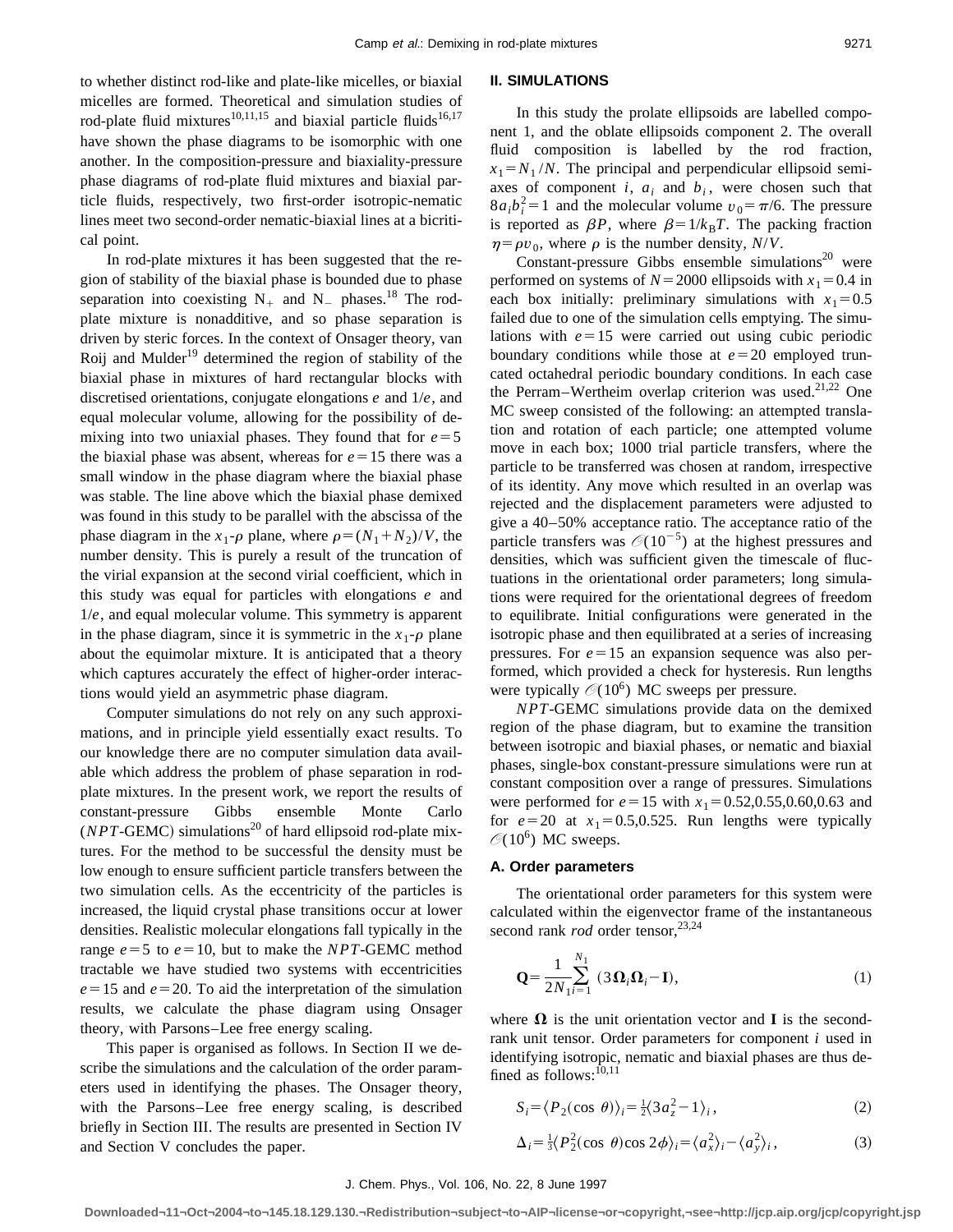TABLE I. Characterisation of the isotropic and liquid crystal phases.

| Phase            | Symbol    | S.  |     | $S_{2}$ |      |
|------------------|-----------|-----|-----|---------|------|
| Isotropic        |           |     |     |         |      |
| Uniaxial nematic | $\rm N_+$ |     | 0   | $-1/2$  |      |
| Uniaxial nematic | N         | 1/4 | 1/2 | $-1/2$  | $-1$ |
| <b>Biaxial</b>   | в         |     | 0   | $-1/2$  | $-1$ |

where  $a_{\alpha}$  is the projection of the director onto the  $\alpha$  axis of the rod eigenvector frame, and  $\theta$  and  $\phi$  are the corresponding polar and azimuthal angles. Thus the *z* axis is defined by the rod director. The plates are assumed, by convention, to order along the *y* axis of this frame.  $P_n(\cos \theta)$  and  $P_n^m(\cos \theta)$  are, respectively, Legendre and associated Legendre polynomials. In Table I are shown limiting values of the order parameters used in identifying isotropic and liquid crystal phases within the convention adopted here.

In the simulations, the order parameters were calculated by diagonalising the prolate ellipsoid second-rank ordering tensor and evaluating the oblate ellipsoid order parameters within the resultant eigenvector frame, consistent with those outlined above. The rod director, which defines the *z* axis of the rod eigenvector frame, is identified as the eigenvector corresponding to the largest positive eigenvalue,  $\lambda_+$ . The *y* axis of the rod eigenvector frame is identified as the eigenvector corresponding to the most negative eigenvalue,  $\lambda_{-}$ . This choice is arbitrary in the uniaxial phase, where the secondary eigenvectors of the rod orientation tensor are degenerate (apart from finite system size effects). In the biaxial phase, this choice reflects the greater facility for rod orientational fluctuations in the plane perpendicular to the plate director; taking the plates to order along the *y* axis, the rod eigenvalue corresponding to the *x* axis will be less negative than that corresponding to the *y* axis. Thus, the *x* axis is identified with the middle eigenvalue,  $\lambda_0$ . The prolate ellipsoid order parameter  $S_1$ , corresponds to  $\lambda_+$  while  $\Delta_1$  corresponds to  $\frac{2}{3}(\lambda_0 - \lambda_-)$ . S<sub>2</sub> and  $\Delta_2$  were calculated as projections of the plate orientation vectors onto the rod eigenvector frame. Finite-size effects are expected to be apparent in the order parameters in the sense that, even in the isotropic phase, they will take values of magnitude  $\mathcal{O}(1/\sqrt{N})$ .<sup>23,25</sup>

## **III. THEORY**

The Onsager theory, with Parsons–Lee free energy scaling, has been described in detail elsewhere<sup>11</sup> and here we give a brief summary. The Helmholtz free energy of a binary fluid mixture containing  $N_i = x_iN$  particles of component *i*, at reciprocal temperature  $\beta=1/k_BT$  and number density  $\rho = N/V$  is

$$
\frac{\beta F}{N} = \ln \rho \Lambda^3 - 1 + x_1 \ln x_1 + x_2 \ln x_2
$$
  
+  $x_1 \int d\Omega \psi_1(\Omega) \ln 4\pi \psi_1(\Omega)$   
+  $x_2 \int d\Omega \psi_2(\Omega) \ln 4\pi \psi_2(\Omega)$   
+  $\sum_{n=2}^{\infty} \frac{B_n}{n-1} \rho^{n-1}.$  (4)

 $\psi_i(\Omega)$  is the orientational distribution function (ODF) of component *i*, and  $B_n$  is the *n*<sup>th</sup> virial coefficient.  $B_2$  is given by

$$
B_2 = x_1^2 B_2^{11} + 2x_1 x_2 B_2^{12} + x_2^2 B_2^{22},
$$
\n<sup>(5)</sup>

where

$$
B_2^{ij} = \frac{1}{2} \int d\mathbf{\Omega} d\mathbf{\Omega}' \psi_i(\mathbf{\Omega}) \psi_j(\mathbf{\Omega}') v_{ij}(\mathbf{\Omega}, \mathbf{\Omega}'), \tag{6}
$$

and  $v_{ii}(\Omega,\Omega')$  is the excluded volume of two particles, one of type *i* and the other of type *j*, with relative orientations  $\Omega$  and  $\Omega'$ . In the original Onsager theory for a pure fluid of nonspherical particles<sup>26</sup> the summation in Eq.  $(4)$  is truncated at  $B_2$ . This approximation becomes exact in the limit  $e \rightarrow \infty$ , but is inaccurate for intermediate elongations and for  $e<1$ . To take account of higher order interactions, albeit approximately, we use Parsons–Lee free energy scaling $27-29$ where the Carnahan–Starling excess free energy for hard spheres is scaled by  $B_2/4v_0$ :

$$
\frac{\beta F}{N} = \ln \rho \Lambda^3 - 1
$$
  
+ $x_1 \int d\Omega \psi_1(\Omega) \ln 4\pi \psi_1(\Omega)$   
+ $x_2 \int d\Omega \psi_2(\Omega) \ln 4\pi \psi_2(\Omega)$   
+ $\frac{B_2}{4v_0} \frac{\eta(4-3\eta)}{(1-\eta)^2}$ . (7)

In the spherical limit,  $e=1$ ,  $B_2/4v_0=1$  and the Carnahan– Starling free energy is recovered, which is known to be accurate to within a few percent of simulation results.<sup>30</sup> For one-component fluids the I–N transition occurs at lower density as the elongation is increased, and so in the limit  $e \rightarrow \infty$  the original Onsager functional is recovered.

The application of this theory to hard ellipsoid rod-plate mixtures is given in Ref. 11. The equilibrium ODF for a density and composition is that which minimises the free energy functional  $(7)$ , and is found by numerical techniques.<sup>11</sup> Once the equilibrium ODF is calculated, order parameters and thermodynamic quantities can be calculated and the conditions for phase coexistence solved.<sup>11</sup>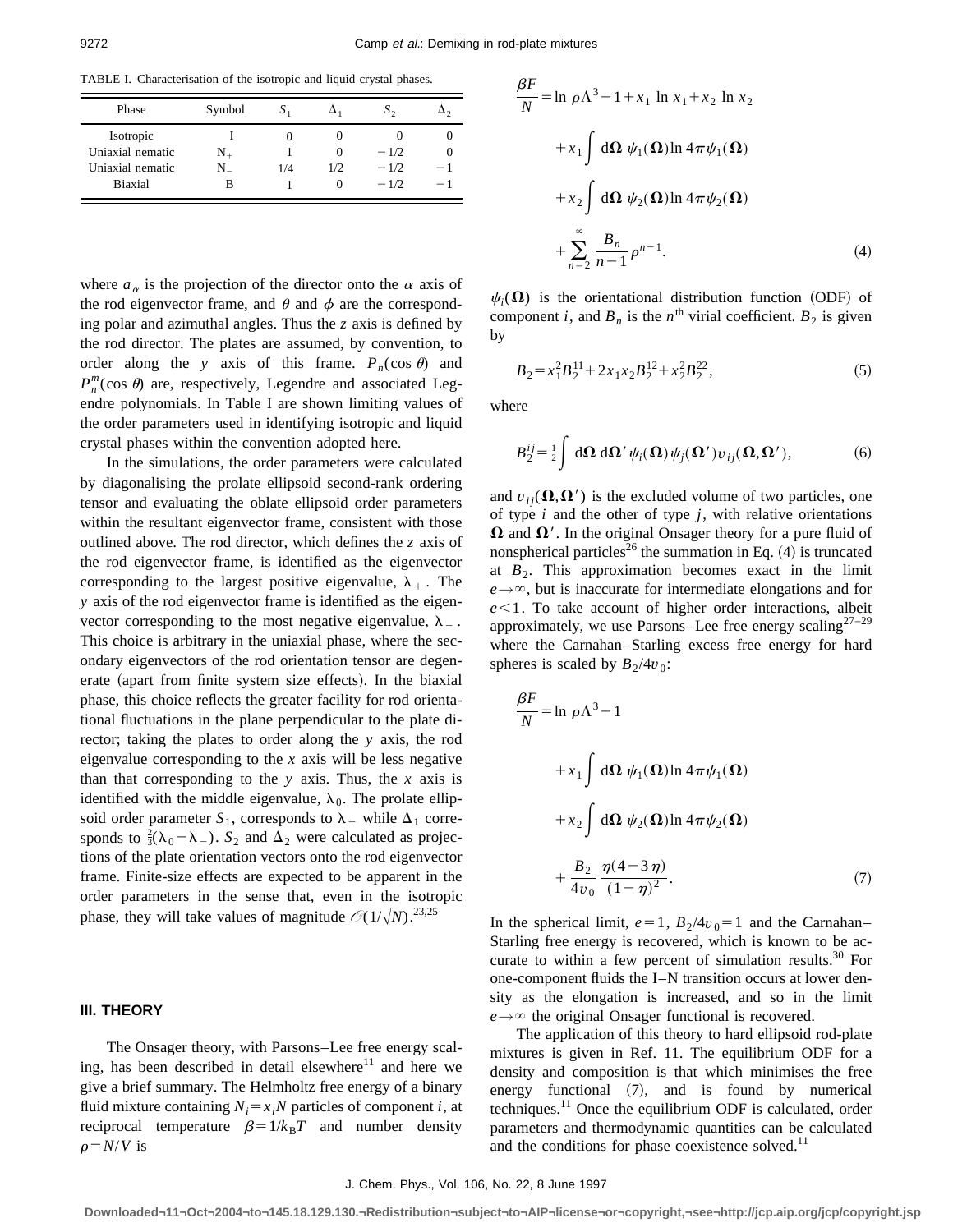compression sequence.

TABLE II. Coexistence data from  $NPT$ -GEMC simulations with  $e=15$  expansion sequence.

| $\beta P$ | $x_1$ | $\eta$ | Phase   |
|-----------|-------|--------|---------|
| 1.62      | 0.386 | 0.164  | $N_{-}$ |
|           | 0.413 | 0.165  | B       |
| 1.80      | 0.374 | 0.175  | $N_{-}$ |
|           | 0.424 | 0.174  | B       |
| 1.98      | 0.281 | 0.191  | $N_{-}$ |
|           | 0.514 | 0.186  | B       |
| 2.16      | 0.296 | 0.196  | $N_{-}$ |
|           | 0.497 | 0.194  | B       |
| 2.34      | 0.179 | 0.220  | N.      |
|           | 0.624 | 0.209  | B       |
| 2.52      | 0.138 | 0.233  | $N_{-}$ |
|           | 0.669 | 0.221  | B       |

## **IV. RESULTS**

In Tables II, III, and IV the results of *NPT*-GEMC simulation are presented, for  $e=15$ , and  $e=20$  respectively. The expansion sequence for  $e=15$  is reported in Table II and the compression sequence in Table III. In Figures 1 and 2 we show the phase diagrams in the  $x_1$ - $\beta P$  plane for  $e=15$  and  $e=20$ , respectively. For  $e=15$  at  $\beta P>1.62$  the system clearly demixes, while for  $e=20$  the demixing occurs for a pressure  $\beta P$ >1.125. In Figures 3 and 4 we show the phase diagrams in the  $x_1$ - $\eta$  plane for  $e=15$  and  $e=20$ , respectively. In both cases the demixing transition is clearly indicated. In the  $e=20$  case, Figures 2 and 4 also show the  $I-N_+$  coexistence data for the pure prolate ellipsoid fluid  $(x_1=1)$  determined by thermodynamic integration in Ref. 31. The compression and expansion sequences with  $e=15$ show no discernible hysteresis. Equilibration was sluggish, but the absence of any hysteresis in the  $e=15$  case indicates

1.80  $0.36(1)$   $0.178(1)$   $N_{-}$  $0.43(1)$   $0.177(2)$  B 1.89  $0.33(1)$   $0.186(1)$   $N_{-}$ <br>0.184(1)  $0.184(1)$   $R_{-}$  $0.46(1)$   $0.184(1)$  B 1.98  $0.30(2)$   $0.194(1)$   $N_{-}$  $0.49(2)$   $0.191(1)$  B 2.05  $0.26(1)$   $0.201(1)$   $N_{-}$ 0.528 $(6)$  0.196 $(1)$  B 2.16  $0.25(2)$   $0.200(7)$  N<sub>-</sub> 0.48(3)  $0.193(7)$  B 2.25  $0.28(4)$   $0.210(2)$   $N =$  $0.50(3)$   $0.206(2)$  B 2.34  $0.21(2)$   $0.216(4)$   $N =$  $0.56(1)$   $0.208(3)$  B 2.43  $0.17(4)$   $0.225(3)$  N<sub>-</sub> 0.60(2) 0.215(3) B 2.52  $0.17(2)$   $0.231(3)$   $N_{-}$  $0.55(1)$   $0.220(2)$  B 2.61 0.123(6) 0.238(3)  $N =$ <br>0.560(0) 0.234(3)  $N =$  $0.569(9)$   $0.224(3)$  B

TABLE III. Coexistence data from  $NPT$ -GEMC simulations with  $e=15$  -

 $\beta P$   $x_1$   $\eta$  Phase 1.62  $0.39(1)$   $0.165(1)$   $N_{-}$ 

0.41(1)  $0.164(1)$  B

that the simulations were of sufficient length. Also shown in the figures are the results of the Parsons–Lee theory as described in Section III. The theory predicts a phase diagram symmetric about  $x_1=0.5$ , due to the second virial coefficient approximation. By contrast, the simulation data show there to be considerable asymmetry.

TABLE IV. Coexistence data from  $NPT$ -GEMC simulations with  $e=20$ .

| $\beta P$ | $x_1$    | $\eta$   | $\boldsymbol{S}_1$ | $\Delta_1$ | $\boldsymbol{S}_2$ | $\Delta_2$  | Phase        |
|-----------|----------|----------|--------------------|------------|--------------------|-------------|--------------|
| 1.000     | 0.40(1)  | 0.116(1) | 0.37(8)            | 0.25(4)    | $-0.36(2)$         | $-0.62(2)$  | $N_{-}$      |
|           | 0.40(1)  | 0.116(1) | 0.34(5)            | 0.28(3)    | $-0.36(2)$         | $-0.65(3)$  | $N_{-}$      |
| 1.125     | 0.40(1)  | 0.128(1) | 0.48(5)            | 0.23(4)    | $-0.408(7)$        | $-0.71(3)$  | $N_{-}$      |
|           | 0.40(1)  | 0.128(2) | 0.42(3)            | 0.27(2)    | $-0.405(8)$        | $-0.73(3)$  | $N_{-}$      |
| 1.250     | 0.47(2)  | 0.137(1) | 0.69(4)            | 0.10(3)    | $-0.432(6)$        | $-0.61(5)$  | $\, {\bf B}$ |
|           | 0.32(2)  | 0.140(1) | 0.37(6)            | 0.34(4)    | $-0.420(7)$        | $-0.81(2)$  | $N_{-}$      |
| 1.375     | 0.49(2)  | 0.148(1) | 0.77(2)            | 0.06(2)    | $-0.447(4)$        | $-0.60(8)$  | $\, {\bf B}$ |
|           | 0.29(3)  | 0.150(2) | 0.41(8)            | 0.32(5)    | $-0.434(5)$        | $-0.84(2)$  | $N_{-}$      |
| 1.500     | 0.58(4)  | 0.156(2) | 0.85(1)            | 0.02(1)    | $-0.457(3)$        | $-0.38(1)$  | $N_{+}/B$    |
|           | 0.22(2)  | 0.162(2) | 0.36(7)            | 0.37(5)    | $-0.446(4)$        | $-0.879(9)$ | $N_{-}$      |
| 1.750     | 0.58(2)  | 0.172(1) | 0.87(1)            | 0.02(1)    | $-0.465(2)$        | $-0.57(7)$  | $N_{+}/B$    |
|           | 0.16(1)  | 0.182(2) | 0.36(6)            | 0.39(4)    | $-0.459(3)$        | $-0.910(7)$ | $N_{-}$      |
| 2.000     | 0.62(3)  | 0.187(2) | 0.903(9)           | 0.012(5)   | $-0.471(2)$        | $-0.41(6)$  | $N_{+}/B$    |
|           | 0.106(8) | 0.202(2) | 0.36(7)            | 0.40(4)    | $-0.467(2)$        | $-0.931(5)$ | $N_{-}$      |

J. Chem. Phys., Vol. 106, No. 22, 8 June 1997

**Downloaded¬11¬Oct¬2004¬to¬145.18.129.130.¬Redistribution¬subject¬to¬AIP¬license¬or¬copyright,¬see¬http://jcp.aip.org/jcp/copyright.jsp**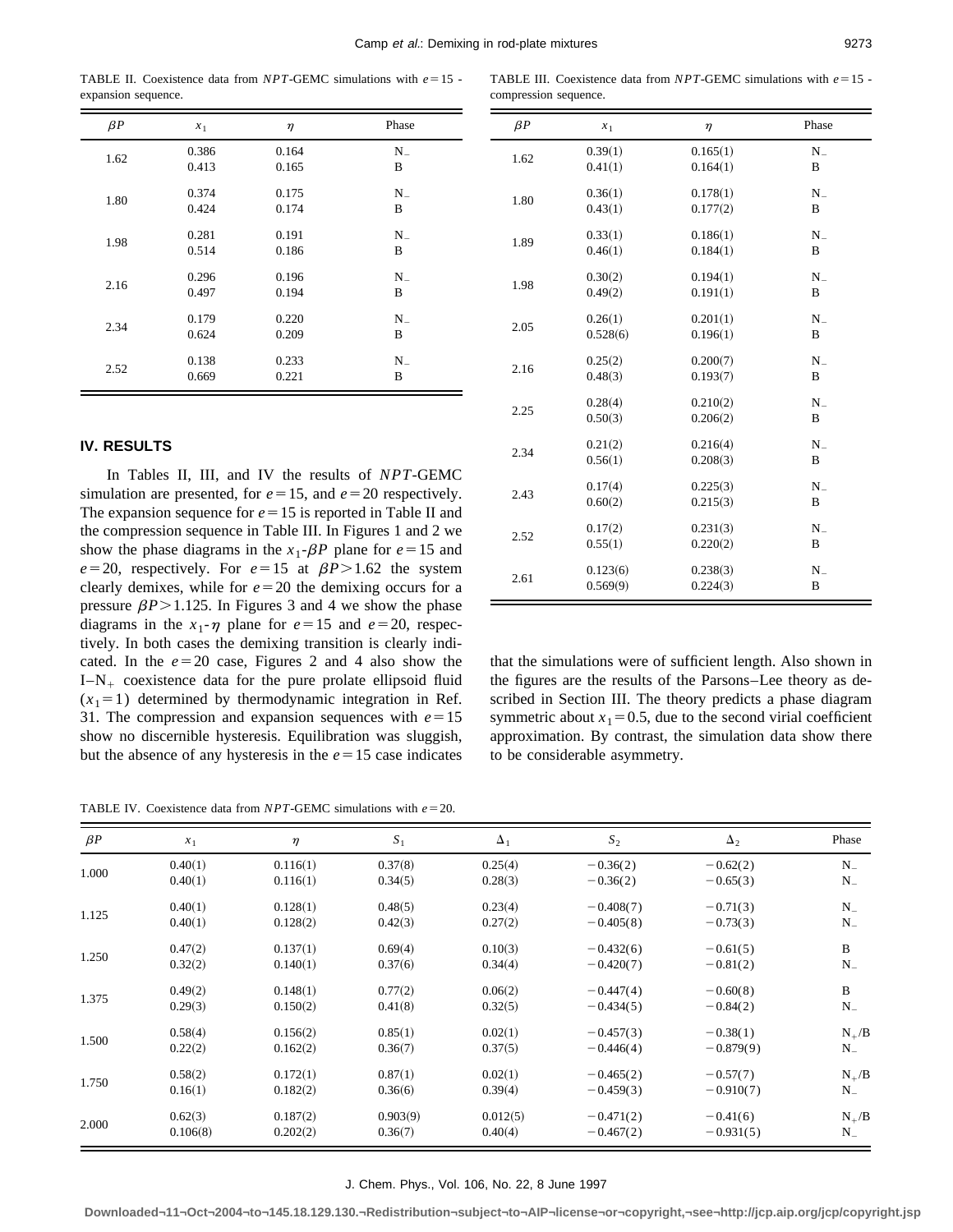

FIG. 1. The phase diagram for  $e=15$  in the  $x_1$ - $\beta P$  plane: Parsons–Lee theory (dashed lines), *NPT*-GEMC simulations [expansion (open circles), compression (filled circles)], *NPT*-MC simulations (squares). The solid lines are drawn in to be consistent with the simulation data.

For each pressure simulated, the identities of the two coexisting phases were determined by reference to Table I, and are shown in Tables II, III, and IV. In each case the phase with lower  $x_1$  is clearly uniaxial discotic  $N_{-}$ . The situation in the higher- $x_1$  phase is not so clear. On increasing the pressure it is evident that the plate biaxial order parameter,  $\Delta_2$ , decreases, thus signalling a decreasing degree of biaxiality. The values of  $\Delta_2$  at the highest pressures are considerably lower than those observed in the biaxial phase in Ref. 11. The fact that  $\Delta_2$  does not fall to zero can be explained in terms of the effect of finite-size on the order parameters. In Section II A it was noted that errors in the order parameters are  $\mathcal{O}(1/\sqrt{N})$ . The reduction of the number of plates in the rod-rich phases will have some effect on the measured values of  $\Delta_2$ . Nonetheless,  $\Delta_2$  decreases with increasing pressure and therefore at high enough pressures  $N_{-}/N_{+}$  coexistence should occur. The simulation of higher pressures is precluded by the poor acceptance rate of particle transfers.



FIG. 2. The phase diagram for  $e=20$  in the  $x_1$ - $\beta P$  plane: Parsons–Lee theory (dashed lines), *NPT*-GEMC simulations (filled circles), *NPT*-MC simulations (squares). The diamond at  $x_1 = 1$  is from Ref. 31. The solid lines are drawn in to be consistent with the simulation data.



FIG. 3. The phase diagram for  $e=15$  in the  $x_1$ - $\eta$  plane: Parsons–Lee theory (dashed lines), *NPT*-GEMC simulations [expansion (open circles), compression (filled circles)], *NPT*-MC simulations (squares). The solid lines are drawn in to be consistent with the simulation data.

The fact that the  $N_{-}$  phase can coexist with the B phase implies that the demixing line is not horizontal, in contrast with the predictions of the Onsager theory.<sup>19</sup> This is due to the truncation of the virial expansion in the theory, as noted in Section I.

To bracket the region of stability of the biaxial phase, the  $N_{+}$ -B coexistence line must be located. To this end, single-box constant-pressure MC simulations were perfomed at a range of compositions and pressures, and the order parameters monitored. For a given composition the  $N_{+}$ -B transition was located on the basis of the biaxial order parameters,  $\Delta_i$ . The results are shown in Figures 1, 2, 3 and 4. In the figures, straight lines have been drawn to indicate the topology of the phase diagram. Clearly, the region of stability of the biaxial phase is small. Onsager theory predicts this region to decrease in size as the elongation of the particles is reduced,<sup>19</sup> but conventional Gibbs ensemble simulations are intractable at elongations low enough to confirm this.



FIG. 4. The phase diagram for  $e = 20$  in the  $x_1$ - $\eta$  plane: Parsons–Lee theory (dashed lines), *NPT*-GEMC simulations (filled circles), *NPT*-MC simulations (squares). The diamonds at  $x_1 = 1$  are from Ref. 31. The solid lines are drawn in to be consistent with the simulation data.